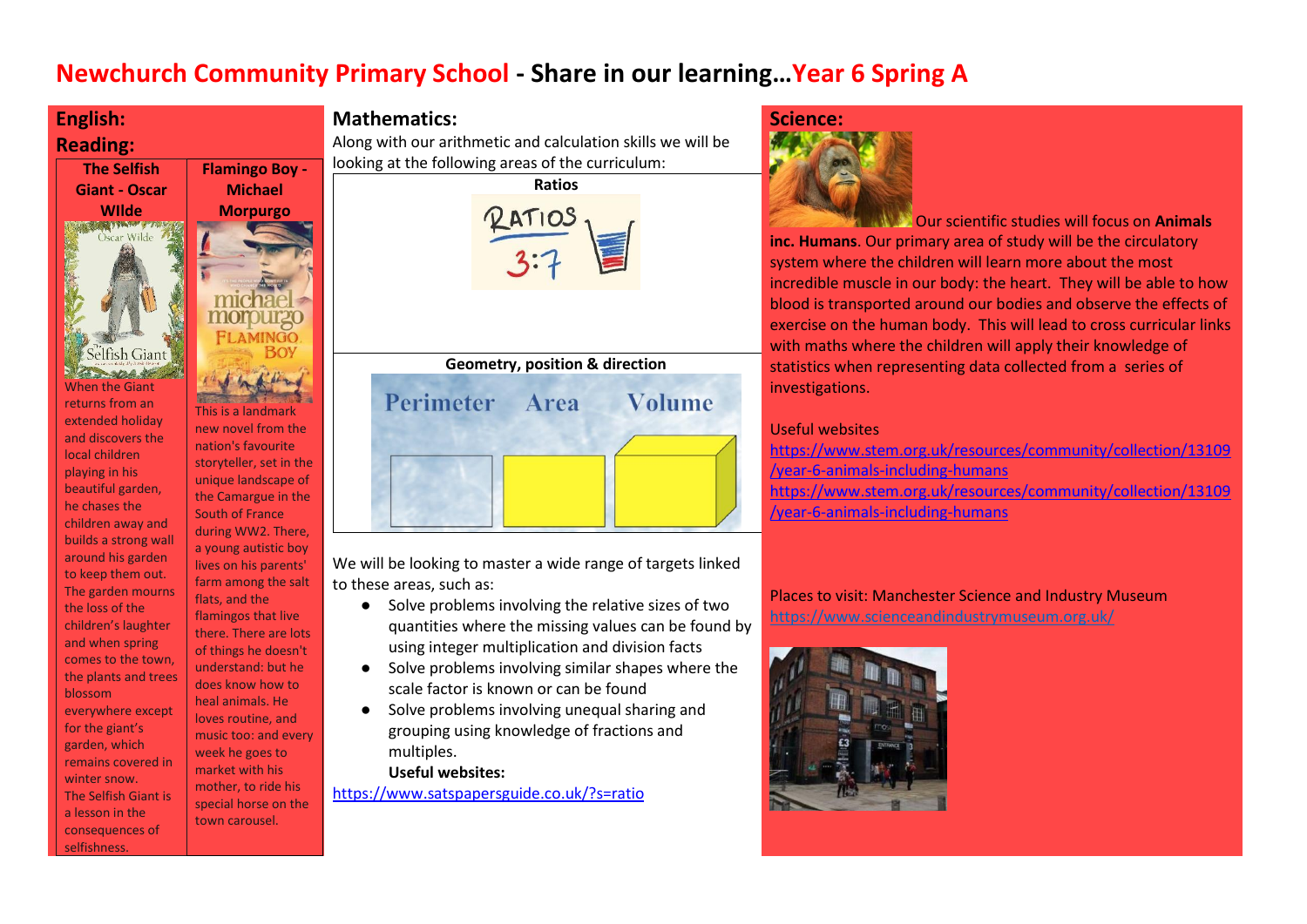**Poem:** Our poem for the half term is Christina Rossetti's 'Another Spring'. [https://www.scottishpoetrylibrary.or](https://www.scottishpoetrylibrary.org.uk/poem/another-spring/)

[g.uk/poem/another-spring/](https://www.scottishpoetrylibrary.org.uk/poem/another-spring/)

## **Writing: Classic Fiction**

We will be using our class texts to focus on the following targets in our grammar and writing:

- •Distinguish between the language of speech and writing
- Recognise vocabulary and structures for formal speech and writing, including subjunctive forms
- Use passive verbs
- Use semi-colons to mark boundaries between independent clauses

**Physical Education:**



The children may be surprised to discover that much of the skills from our previous gymnastics topic can be applied into improving their football skills. As well as skills such as tackling, passing, dribbling and shooting, the children will discover more about tactical plays and the importance of positional awareness.

#### **Design & Technology: Food Tech**



Celebrating our love of learning in Spanish lessons, the children will be tasked with cooking up a traditional Spanish dish: Chicken and Chorizo paella. To be able to serve up such a classic dish, the children will be learning a great deal about food hygiene, food preparation and how to cut, chop, dice and slice safely. As this is a Design and Technology topic, the children will be following the principles of researching current dishes, creating their own dish and then evaluating the effectiveness of what they



**Art: Printing**



Textiles is our area of focus in art this half term and, in particular, we will be looking at the work of Jan Beaney, a textile artist fascinated with all forms of landscape. She creates compositions that are a synthesis of observational impressions rather than literal image. The children will be using her influence on the art world to create their own landscapes using effects such as embellishing and embroidery. The children will be working collaboratively on larger scales and applying techniques to express feelings.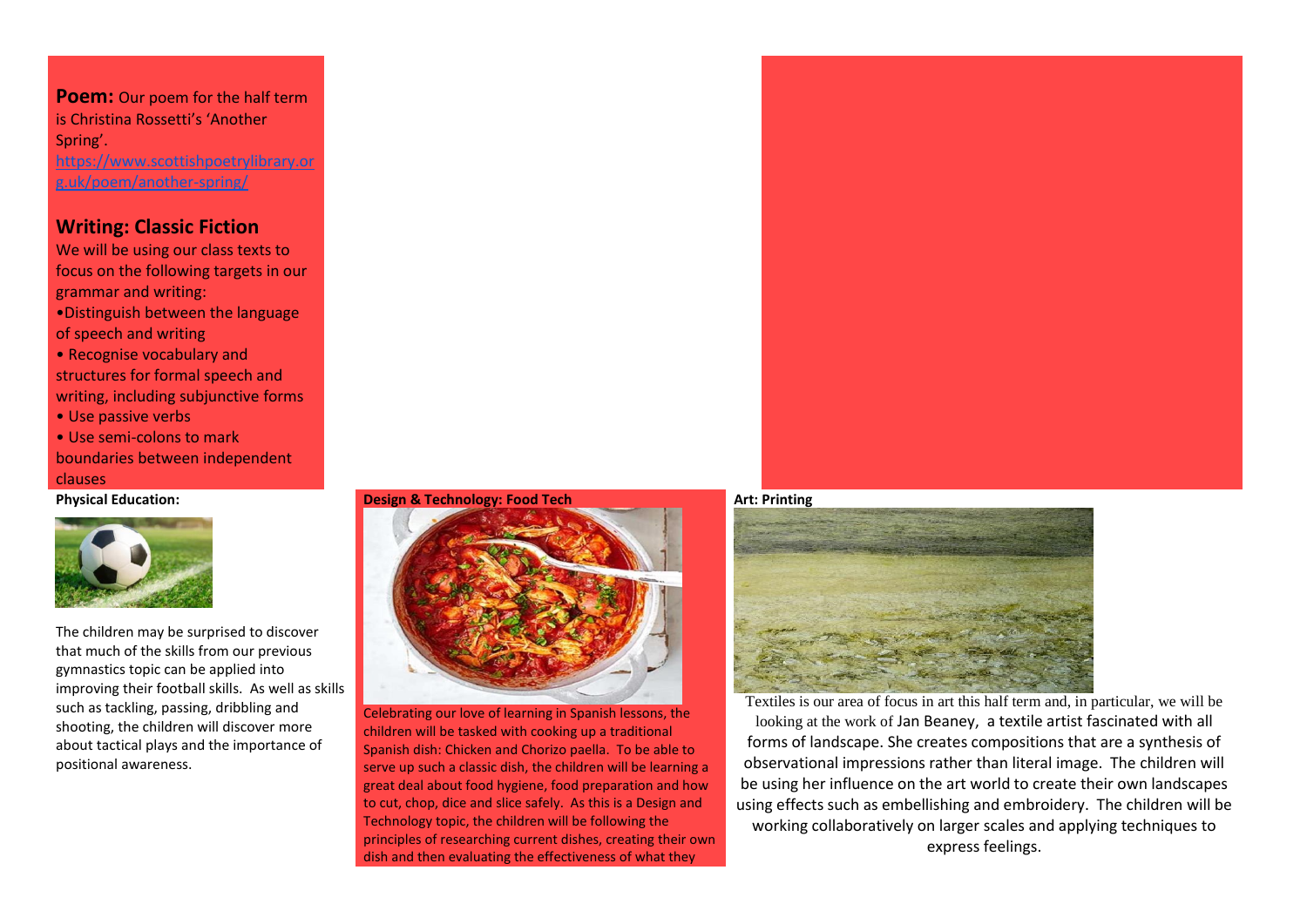have produced before making suggestions of how it could be further improved. **Useful websites:**

**Music:**

https://www.62group.org.uk/artist/jan-beaney/

**Religious Education:**

.

#### **Judaism**

Throughout this half term, the children will be exploring key events in the Jewish calendar but most significantly, the Bar/Bat Mitzvah. We will look at what it means to be 'an adult' and identify how this links to the Bar/Bat Mitzvah, then understand what expectations there are of an individual who has taken this path in life. The children will be able to explain more about a Synagogue and, from their trip to the Cathedral last half term, be able to identify similarities and differences between the two faiths. **Useful websites:**

**<https://www.theschoolrun.com/homework-help/judaism>**



#### **Responsibility**

In this area of the PSHE curriculum, we will consider how, now more than ever, we need to be responsible for the ways in which we spend and save money. Throughout the topic, the children will beExploring influences and attitudes to money, investigating the financial risks people take and the impact this can have on our lives.

#### **Useful websites:**

**https://www.moneyhelper.org.uk/en/family -and-care/talk-money/how-to-talk-to-your-**



#### **This is me, hobbies and fun**

In this area of learning, the children will be able to talk about some of their hobbies and pastimes, who they play with and the kind of activities they enjoy doing both at school and at home.

#### **Useful websites:**

**Languages:**

<https://www.youtube.com/watch?v=eSVhxug27xM>



#### **Gospel Singing**

Year 6 children will continue to develop their gospel singing skills across the rest of this term with a view to the very important Christian celebration of Easter on the horizon. Having already demonstrated their superb singing ability, improving performance will be an area of focus to show that gospel singing is much more than just a vocal talent. We aim to put on a performance later in the term!

## **Useful websites:**

<https://www.britannica.com/topic/gospel-music>

## **Computing:**



**This area of computing looks at an ever-growing area of technology which is Virtual Reality. VR is the driving force behind the 'Metaverse' and in this unit, the children will learn more about the technology used, explore how VR can be used in the classroom and across fields such as the medical profession, and even begin to create their own VR world using an online app.**

**Useful websites[: https://www.oculus.com/blog/what-is-virtual-reality-all](https://www.oculus.com/blog/what-is-virtual-reality-all-about/?locale=en_GB)[about/?locale=en\\_GB](https://www.oculus.com/blog/what-is-virtual-reality-all-about/?locale=en_GB)**